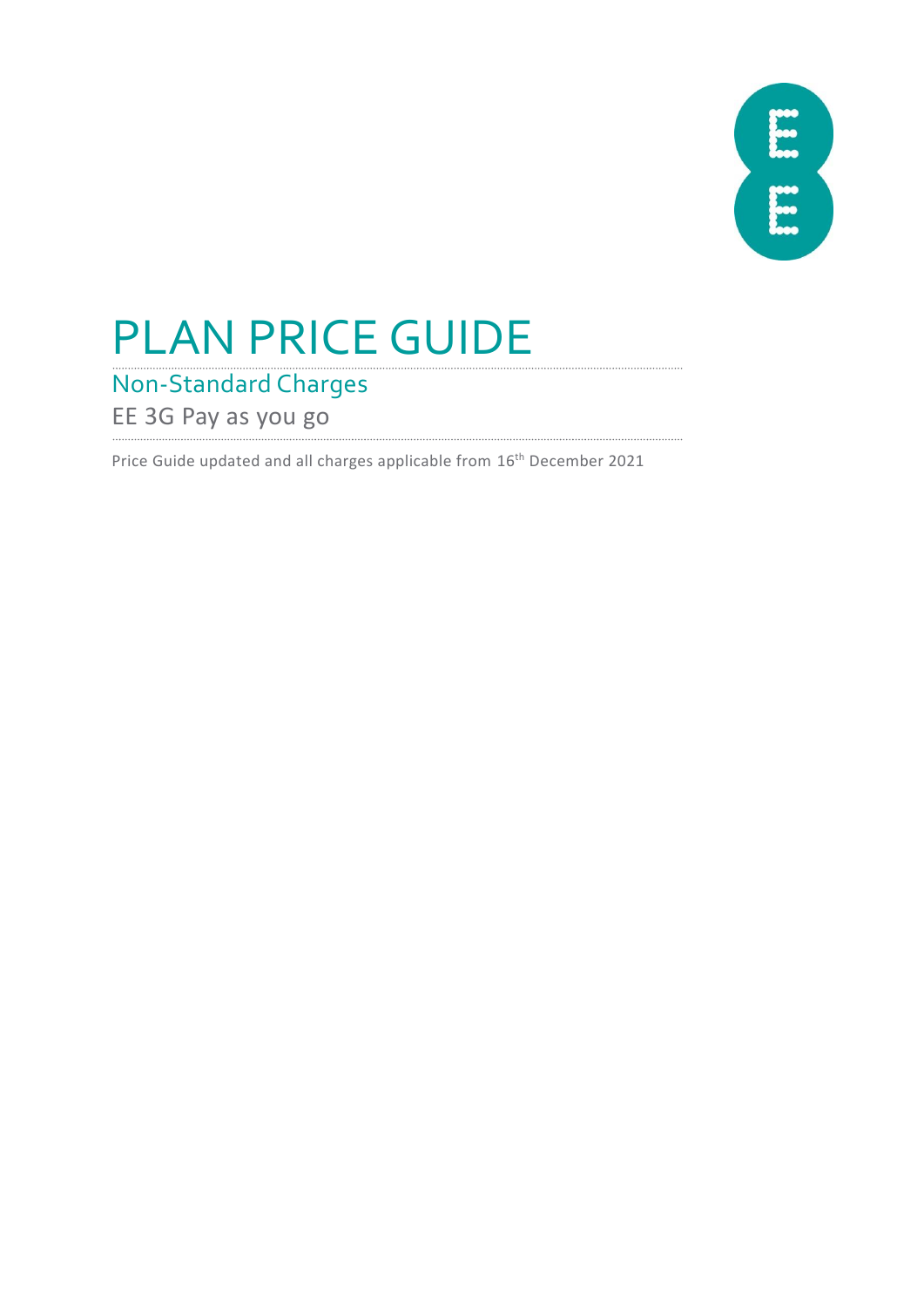## **PRICE FOR ADDITIONAL CALLS AND TEXTS**

## **THAT ARE NOT INCLUDED IN YOUR PRICE PLAN**

| <b>Service Type</b>                                                                                                                      | Call charges for a one minute <sup>2</sup> direct dial call (unless otherwise stated) incl.<br>VAT                                                   |
|------------------------------------------------------------------------------------------------------------------------------------------|------------------------------------------------------------------------------------------------------------------------------------------------------|
| <b>Calls to EE Customer Services</b>                                                                                                     | Please refer to your Plan Price Guide for details.                                                                                                   |
| Text Relay calls via 18002                                                                                                               | <b>Standard Rates Apply</b>                                                                                                                          |
| International operator assistance (155)                                                                                                  | £1.53 per minute                                                                                                                                     |
| Emergency calls (999, 112) <sup>1</sup>                                                                                                  | Free                                                                                                                                                 |
| Electricity Helpline (105)                                                                                                               | Free                                                                                                                                                 |
| NHS Direct (111) <sup>1</sup>                                                                                                            | Free                                                                                                                                                 |
| Standard non-emergency (101)                                                                                                             | 15p per call                                                                                                                                         |
| Blind and disabled directory enquiries (195) <sup>1</sup>                                                                                | Free                                                                                                                                                 |
| Text Relay calls <sup>1</sup>                                                                                                            | Free                                                                                                                                                 |
| Text Messaging to numbers starting with 01,<br>02 or 03, (not including Jersey, Guernsey<br>and the Isle of Man) from the UK at any time | Same as texts to other mobile customers. Please refer to your price<br>plan price guide for details                                                  |
| Text Messaging to premium rate services*                                                                                                 | Charges vary depending on the premium rate provider (and are<br>excluded from allowances and bundles)                                                |
| Text Messaging via the EE website                                                                                                        | Charged at your price plan rate, please refer to your Plan Price Guide<br>for details                                                                |
| Speaking clock (123)                                                                                                                     | 40p per minute                                                                                                                                       |
| <b>Paging Services</b>                                                                                                                   | From 30p per minute to 75p per minute, or 75p per call                                                                                               |
| Premium Rate Services (09) <sup>3</sup>                                                                                                  | Access Charge of 44p per minute plus a Service Charge                                                                                                |
| Directory Enquiry Services (118) <sup>3</sup>                                                                                            | Access Charge of 44p per minute plus a Service Charge                                                                                                |
| Multimedia services                                                                                                                      | From 75p per minute/per call up to £3.00 per minute/per call.<br>Price vary by service, please refer to the Help section of our website,<br>ee.co.uk |
| EE Group Call - see description below                                                                                                    | Same as an On-net Call and included in allowances                                                                                                    |
| <b>Bypass Services via</b>                                                                                                               |                                                                                                                                                      |
| 07744                                                                                                                                    | 12p per minute                                                                                                                                       |
| 07755                                                                                                                                    | 12p per minute                                                                                                                                       |
| 0775522                                                                                                                                  | 3p per minute                                                                                                                                        |
| 0775533                                                                                                                                  | 5p per minute                                                                                                                                        |
| 0775544                                                                                                                                  | 6p per minute                                                                                                                                        |
| 0775555                                                                                                                                  | 8p per minute                                                                                                                                        |
| 0775520                                                                                                                                  | 10p per minute                                                                                                                                       |
| 0775530                                                                                                                                  | 15p per minute                                                                                                                                       |
| ByPass Services via 29 pp xx Short codes<br>specific number. For example:                                                                | The pp digits indicate the price (incl. VAT) in pence per minute and the xx indicates the last two dialling numbers of the                           |
| 29 03 00 to 99                                                                                                                           | 3p per minute                                                                                                                                        |
| 29 25 00 to 999                                                                                                                          | 25p per minute                                                                                                                                       |
| Local Toll                                                                                                                               | 35p per minute                                                                                                                                       |
| <b>National Toll</b>                                                                                                                     | 35p per minute                                                                                                                                       |
| All numbers prefixed by                                                                                                                  |                                                                                                                                                      |
| 0500                                                                                                                                     | 20p per minute                                                                                                                                       |
| 0800, 0808                                                                                                                               | Free                                                                                                                                                 |
| Charity and Helpline Services <sup>1</sup>                                                                                               | Calls to some charity and helpline services are free. Please refer to the<br>help section of our website, ee.co.uk for a full list                   |
| 0843, 0844, 0845, 0870, 0871, 0872, 087333                                                                                               | Access Charge of 44p per minute plus a Service Charge 40p per<br>minute                                                                              |
| 05 (not including 0500, 055, 056)                                                                                                        | 30p per minute                                                                                                                                       |
| 055, 056                                                                                                                                 | 40p per minute                                                                                                                                       |
| 116                                                                                                                                      | Free                                                                                                                                                 |
| 070                                                                                                                                      | From 30p to 75p per minute                                                                                                                           |
|                                                                                                                                          | Prices vary by service, for details on specific services please refer to                                                                             |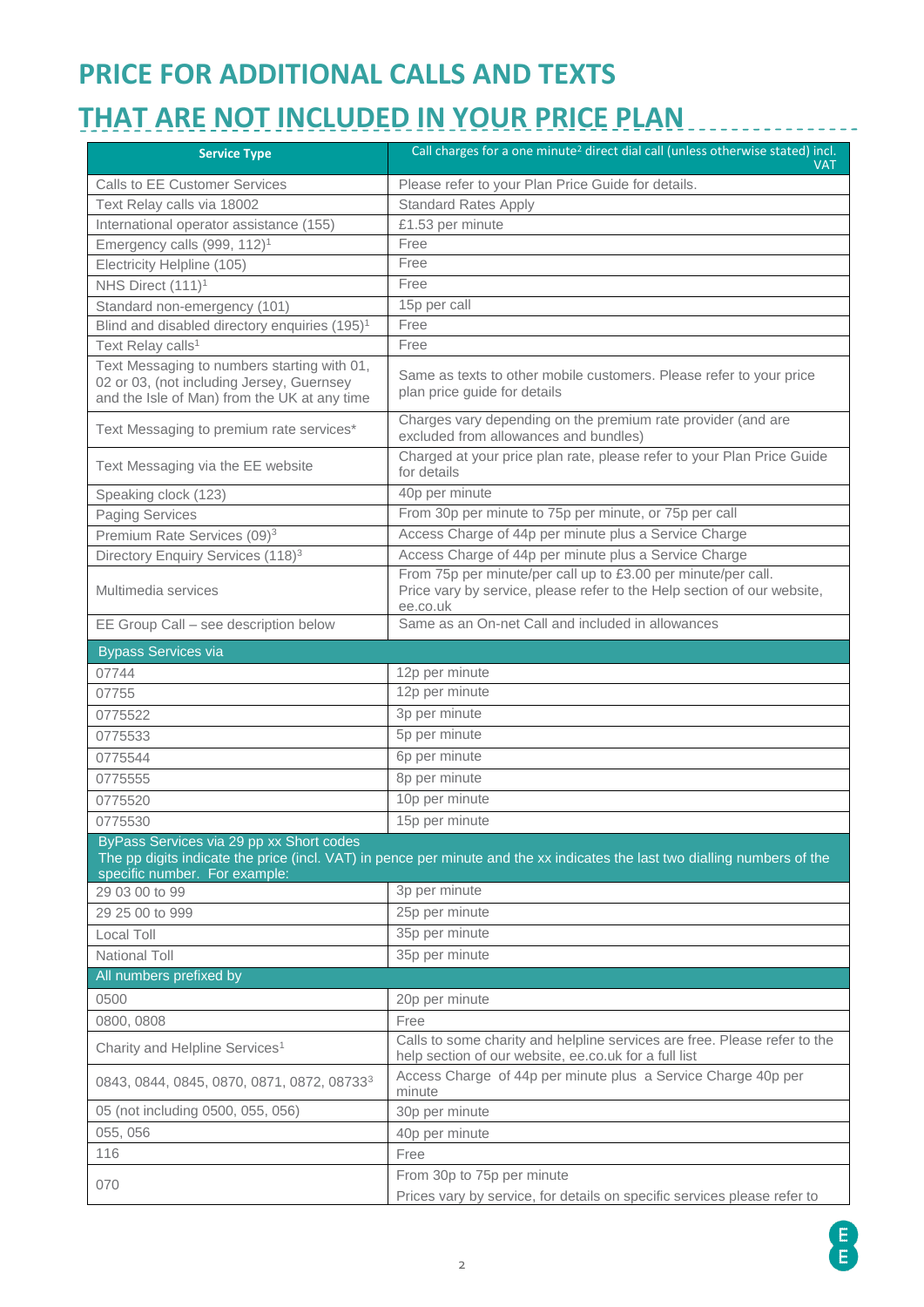- 1 Calls will not be deducted from your Add-On allowance.
- 2 A one minute minimum call charge applies to all calls. Thereafter, calls are charged on a per minute basis.
- 3 Please see ee.co.uk/ukcalling for a list of Service Charges.

\* For help with premium rate short codes see[: http://ee.co.uk/help/accounts-billing-and-topping-up/billing-and-payment/your-bill-explained/third](http://ee.co.uk/help/accounts-billing-and-topping-up/billing-and-payment/your-bill-explained/third-party-services)[party-services](http://ee.co.uk/help/accounts-billing-and-topping-up/billing-and-payment/your-bill-explained/third-party-services)

#### **Notes on UK calling**

Unless we tell you otherwise, all charges for UK calls are for calls made or received within the UK only.

Calls within the UK only are calls made or received in England, Wales, Scotland or Northern Ireland.

As you'll know, the Channel Islands and the Isle of Man are not part of the UK. That means that, although customers of networks there will have a telephone number starting with 01, 02, 03 or 07, calls to those numbers from the UK will be charged as a call to our EE Roaming Zone.

#### **What's a UK landline or a local /national call?**

This is a call made within the UK to a UK number beginning with 01, 02 or 03.

#### **What's a UK mobile call?**

This is a call made within the UK to a mobile number allocated to the national UK GSM cellular network operators and many of the mobile virtual network operators ('MVNOs').

Personal numbers that begin with 070 are not mobiles.

#### **Call Return**

You can return a call directly from your voicemail just by selecting '#' once you've finished listening to a voicemail message.

Standard roaming rates apply when accessing your voicemail service whilst abroad if you don't have one of our pay as you go packs. Standard rates apply when using Call Return whilst abroad.

#### **Call Divert**

Call divert is a feature which lets you divert your incoming calls to a different number. Standard call rates apply to diverted calls.

#### **Calling into CS**

You can call into our Customer Services by dialling 150 from your handset or from a UK landline – call 0845 412 5000 (charged at Access Charge per minute plus a Service Charge of 7p per minute). If you're calling from abroad call +44 7953 966 150.

#### **Group Voice Messaging**

Send one voicemail message to up to 20 EE friends at once. You'll only be charged for your call to your voicemail. Standard rates apply.

#### **EE Group Call**

EE Group Call is a conference call hosting service that enables up to 20 callers to conference in to one call.

The group organizer will need to choose a conference ID. This can be any 6 digit number, for improved security we suggest avoiding numbers like 111111 or 123456. Conference IDs can be longer than 6 digits if desired. Participants dial into EE Group call at the agreed date and time of the call and enter the conference ID when prompted.

#### **Third Party Information Services**

Charges vary as published by third party.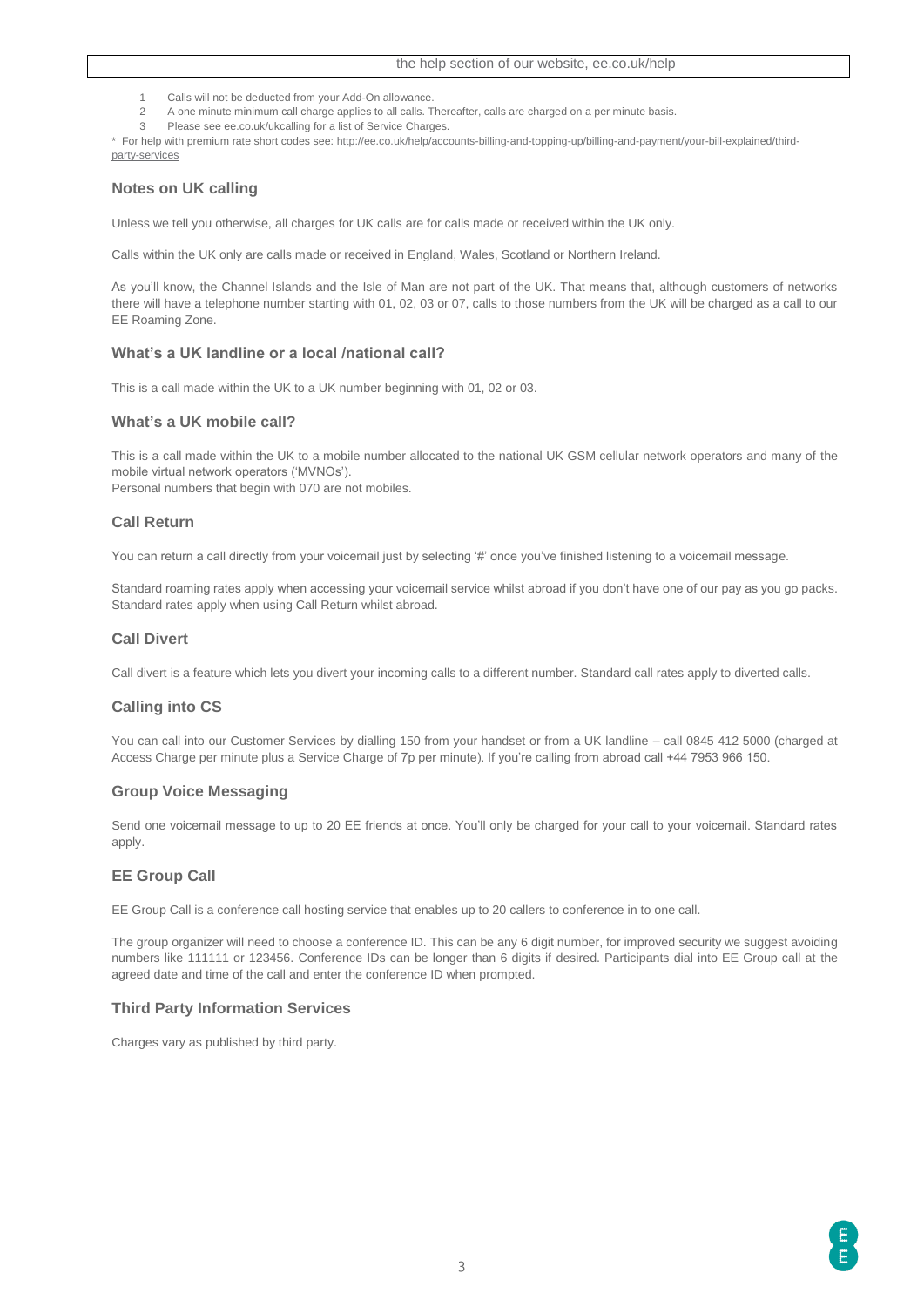### **PACKS AND ADD-ONS**

| Pack <sup>4</sup>                         | <b>Pack Allowances*</b>                                            | <b>Price</b> | <b>Pack Duration</b> |  |
|-------------------------------------------|--------------------------------------------------------------------|--------------|----------------------|--|
|                                           | 100MB, 10 minutes, 10 texts                                        | £1           | 7 days               |  |
| Data                                      | 2GB, 100 minutes, unlimited texts**                                | £10          | 30 days              |  |
|                                           | 5GB, 500 minutes, unlimited texts**                                | £15          |                      |  |
|                                           | 10MB, 25 minutes, 50 texts                                         | £1           | 7 days               |  |
|                                           | 10MB, 250 minutes, unlimited texts                                 | £10          |                      |  |
| <b>Talk &amp; Text</b>                    | 10MB, 500 minutes, unlimited texts                                 | £12.50       | 30 days              |  |
|                                           | 10MB, 750 minutes, unlimited texts                                 | £15          |                      |  |
|                                           | 150MB, 100 minutes, 250 texts                                      | £5           |                      |  |
|                                           | 1GB, 250 minutes, unlimited texts                                  | £10          |                      |  |
|                                           | 1GB, 300 minutes, unlimited texts                                  | £12.50       |                      |  |
| Everything**                              | 2GB, 1000 minutes, unlimited texts                                 | £15          | 30 days              |  |
|                                           | 4GB, 1500 minutes, unlimited texts                                 | £20          |                      |  |
|                                           | 8GB, 2000 minutes, unlimited texts                                 | £25          |                      |  |
|                                           | 16GB, 3000 minutes, unlimited texts                                | £30          |                      |  |
| <b>Everything Pack</b><br>(International) | 500 MB, 100 minutes, 200 texts, Unlimited calls and<br>texts to EE | £8           | 30 Days              |  |

| <b>Pack</b>                                                                                                | <b>Pack Allowances</b>                                                                  | <b>Price</b> | <b>Pack Duration</b> |  |
|------------------------------------------------------------------------------------------------------------|-----------------------------------------------------------------------------------------|--------------|----------------------|--|
| 500MB, 150 mins to the UK & 34 countries, 150 texts,<br>unlimited calls and texts to EE**<br>International |                                                                                         | £10          |                      |  |
| $(Exclusive)^5$                                                                                            | 3GB, 250 mins to the UK & 34 countries, 500 texts,<br>unlimited calls and texts to EE** | £15          | 30 days              |  |
|                                                                                                            | 200 minutes, 100 texts, 10 MB                                                           | £1           | 7 days               |  |
| Talk <sup>6</sup>                                                                                          | 5,000 minutes, unlimited texts, 50MB                                                    | £10          |                      |  |
| £15 VIP Pack<br>(exclusive) <sup>7</sup>                                                                   | 10GB, 500 minutes, unlimited texts                                                      | £15          | 30 days              |  |

\* Pack allowances can be used in the UK and while roaming in the EU.

A one minute minimum call charge applies to all calls. Thereafter, calls are charged on a per minute basis.

\*\*These Packs Include Data Rollover, excluding £12.50 Everything Pack which is not available for acquisition.

- 4 All Packs last for the stated duration, but any of the allowances can be used up in that time. After the stated duration, payment is taken automatically from your credit, and a new set of allowances are provisioned; unused allowances expire. If you have insufficient credit to renew the Pack at the end of your validity period, we will not apply the new Pack until you have enough credit to pay for it. As soon as you do, we will take the payment from your credit and give you the new Pack immediately. When topping up the minimum top up amount is £5 and you can only top up increments of £5.
- 5 Exclusively available online and in selected retail stores; cannot be added for the first time by texting a short code to 150, calling 150, or through your My EE Account. The following countries can be called within your International Pack minutes allowance: Australia, Bangladesh, Belgium, Canada, China, Cyprus, Denmark, Finland, France, Germany, Greece, Hong Kong, Hungary, Iceland, India, Ireland, Italy, Lithuania, Luxembourg, Malaysia, Malta, Netherlands, New Zealand, Norway, Poland, Portugal, Romania, Singapore, South Africa, South Korea, Spain, Sweden, Thailand, United States.
- 6 Exclusively available to new customers purchasing on-line at ee.co.uk or from an EE retail store from 25th of January 2018.
- 7 Previously known as MTV Trax (exclusive) 8 March 2018 is the last day of our MTV Trax service. From 9 March 2018, you won't be able to download or stream music on the MTV Trax App so those sections of the terms don't apply to you. We're sorry. When you repurchase your pack after 3rd April 18, you will be automatically moved to the £15 VIP Pack - giving you 10GB data, 500 mins and unlimited texts each month. You will get this new pack for as long as you keep topping up and buying the pack each month.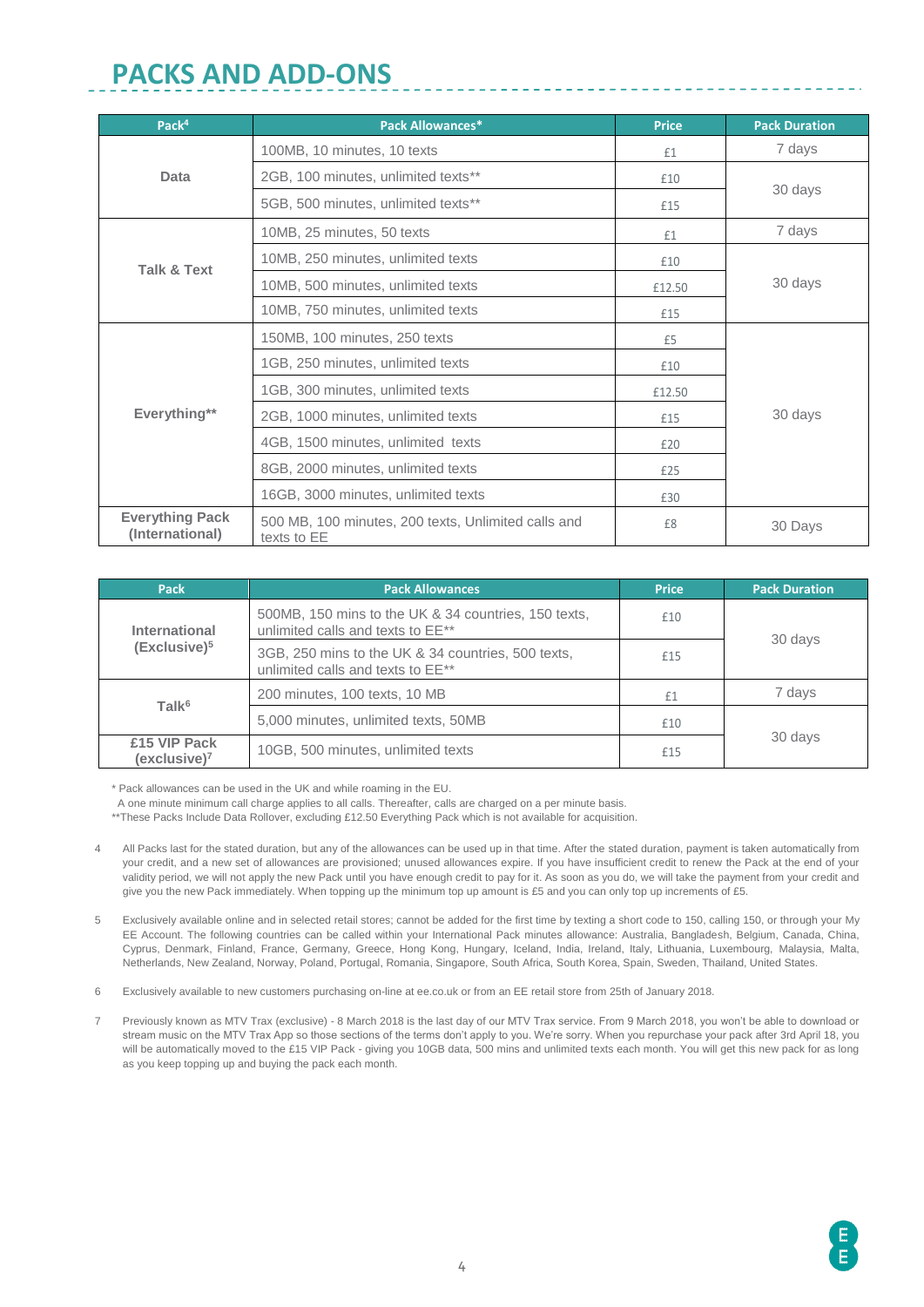Add-Ons available to new and upgrading customers after 3 September 2014

| Add-On                                      | <b>Add-On Allowances</b>                                             | <b>Price</b> | <b>Add-On Duration</b> |  |
|---------------------------------------------|----------------------------------------------------------------------|--------------|------------------------|--|
|                                             | 100MB                                                                | £1.50        | 7 days                 |  |
|                                             | 500MB                                                                | £3           |                        |  |
|                                             | 500MB                                                                | £5           |                        |  |
| <b>UK and EU Data</b>                       | 1GB                                                                  | £7.50        |                        |  |
|                                             | 3GB                                                                  | £15          | 30 days                |  |
|                                             | 5GB<br>£20                                                           |              |                        |  |
| <b>UK and EU Minute and</b><br><b>Texts</b> | Unlimited minutes and texts to EE, T- Mobile and<br>Orange customers |              | 7 days                 |  |
| <b>UK and EU Texts</b>                      |                                                                      | £5           | 30 days                |  |
|                                             | 200 texts                                                            | £3           | 7 days                 |  |
| <b>UK and EU Minutes</b>                    |                                                                      | £5           | 30 days                |  |
|                                             | 100 minutes                                                          | £3           | 7 days                 |  |

Add-Ons available to customers who joined before 3rd September 2014

| Add-On                         | <b>Add-On Allowances</b> | <b>Price</b> | <b>Add-On Duration</b> |
|--------------------------------|--------------------------|--------------|------------------------|
|                                | 100MB                    | £3           |                        |
|                                | 500MB                    | £6           |                        |
| <b>UK and EU Data</b>          | 1GB                      | £10          |                        |
|                                | 2GB                      | £15          |                        |
|                                | 4GB                      | £20          |                        |
|                                | 10GB                     | £30          | 30 days                |
|                                | 100 minutes              | £3           |                        |
| UK and EU Minutes <sup>8</sup> | 200 minutes              | £5           |                        |
|                                | 500 minutes              | £10          |                        |
| UK and EU Texts8/9             | 400 texts                | £2           |                        |
|                                | 3000 texts               | £5           |                        |

8 Add-On minutes and texts are from the UK to UK mobile networks, voicemail, and numbers beginning 01, 02 and 03 (excluding Jersey, Guernsey and Isle of Man). Calls & text messages to certain MVNO ranges and call forwarding services are not included in Add-On connection. See 'Points to note' for more information.

9 We will attempt to deliver the text message for 72 h ours. If it has not been delivered after 72 hours it will be deleted, but you will have been charged. Includes messages sent from the EE website; www.ee.co.uk. You will be charged per text message sent to non GSM networks.

#### Add-Ons available to all customers

| Add-On                                         | <b>Add-On Allowances</b>                                   | <b>Price</b> | <b>Add-On Duration</b> |
|------------------------------------------------|------------------------------------------------------------|--------------|------------------------|
| Calling abroad from the<br>$1$ K <sup>10</sup> | Cheaper calls and texts to over 70 countries <sup>11</sup> | Free         | Open Ended             |

10 If you have EE Camel (3G) Plan you will get automatically the Call Abroad add- on, for free.

11 Refer to the 'Calling abroad from the UK ' section for details of included countries and individual country rates.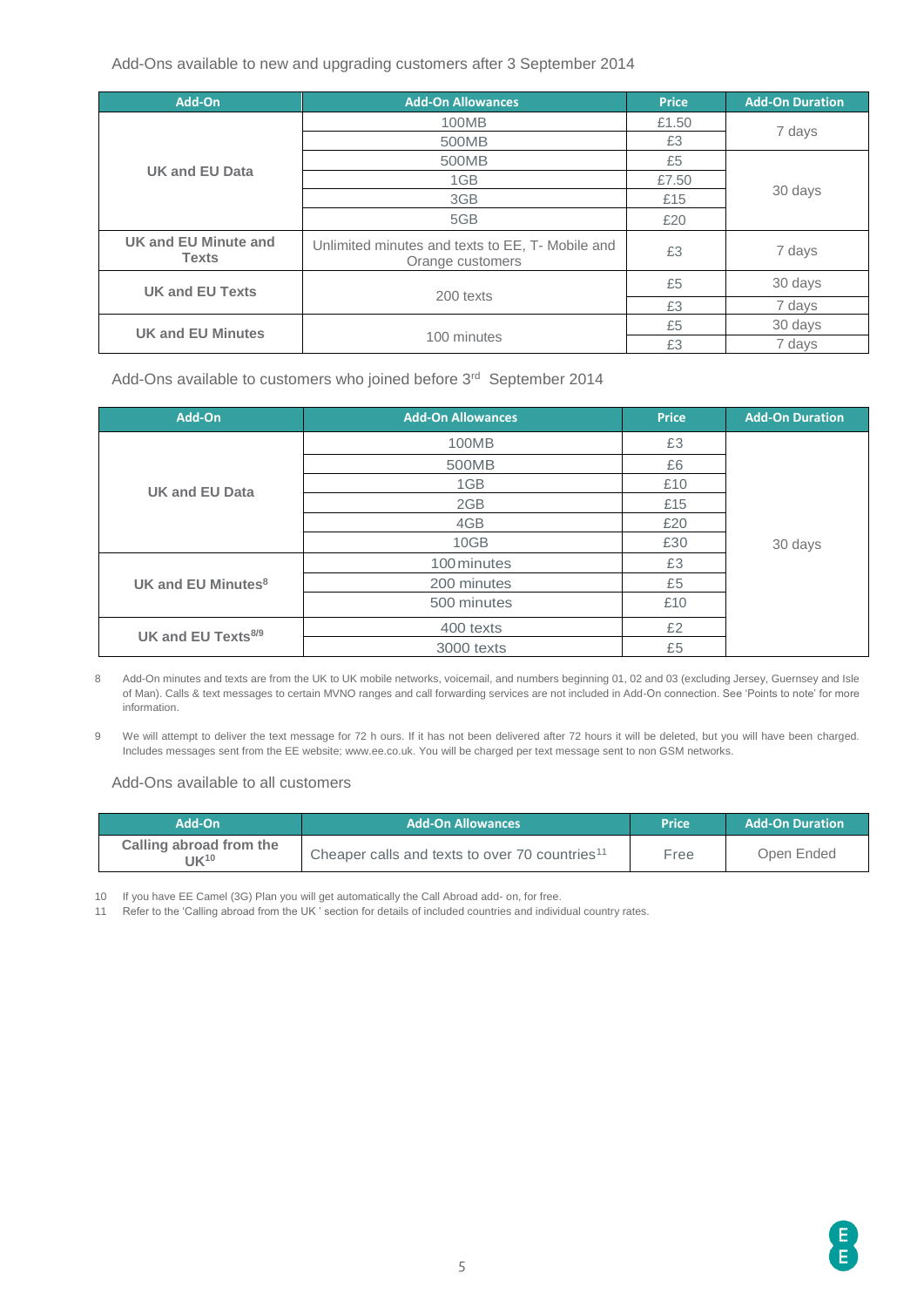# **SERVICE CHARGES**

| <b>Service Charge</b>                                     | <b>Charge (incl. VAT)</b>   |
|-----------------------------------------------------------|-----------------------------|
| <b>Replacement SIM card</b>                               | £1.5                        |
| Changing your phone number                                | £35.74                      |
| <b>Reconnection</b>                                       | £24                         |
| Memorable number <sup>12</sup>                            | Prices available on request |
| Unlock mobile phone for use on another compatible network | Free                        |

. <u>. . . . . . . . . . . . . . .</u> .

<sup>12</sup> The memorable number will remain our property unless a PAC code in relation to the memorable number is issued and used. The memorable number will be allocated to your SIM card. You may not sell or transfer the memorable number to anyone else without our consent. If you do try to sell or transfer the memorable number without our consent you will lose all rights to use the memorable number and you will not be able to obtain any further memorable numbers from us in future. If you leave EE you may take your memorable number with you only upon the issue to you of a PAC code. You cannot obtain a memorable number if your account is in arrears. Unless a PAC code has been issued and has been used, upon termination of your service agreement with us for any reason, you will lose all rights to use the memorable number. We can change or with draw a memorable number if we have a good reason, for instance, a legal reason or where we are required to do so by Ofcom or any other regulatory body. We will endeavour to give you reasonable no tice if we have to do this. If you leave EE, or if we change or with draw your memorable number for any reason, you will not be able to claim a ref und of the one off premium paid to us.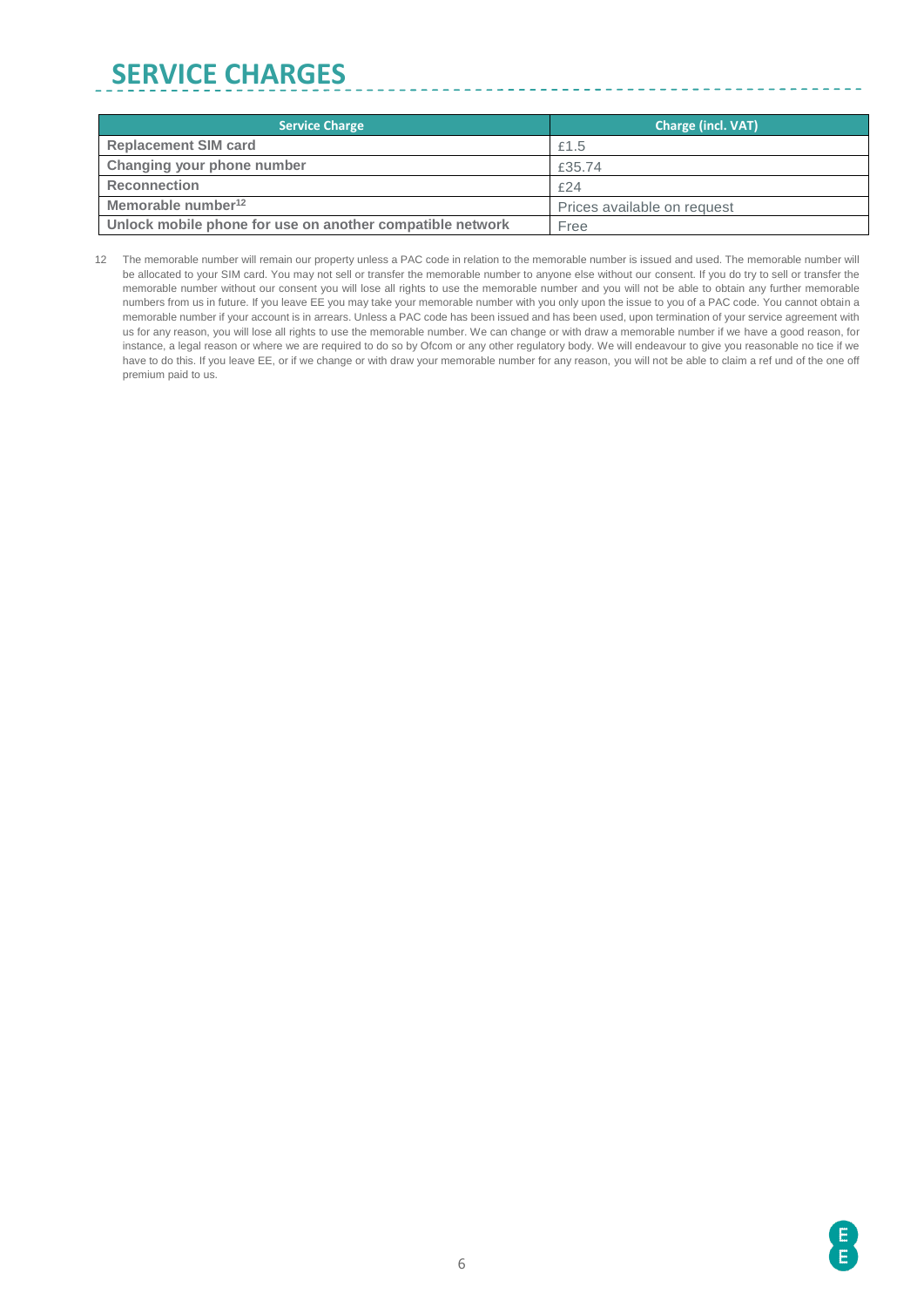### **CALLING ABROAD FROM THE UK**

Table below indicates standard rates for calling countries from the U.K.

| <b>Calls &amp; Texts to</b><br>landlines and<br>mobiles within<br>the below zones | <b>Countries</b>                                                                                                                                                                                                                                                                                                                                                                                                                                                                                                                                                                                                                                                                                                                                                                                                                                                                                                                                                                                                                                                                                                                                                                                                                                                                                                                                                                                                                                                                                                                                                                                                                                                                                                                                                                                                                                                                                                                                                                                                                                                                                                                                                                                                                                                                                                                                                                  | <b>Price per</b><br>minute<br>(Inc.<br>VAT) | <b>Text</b><br><b>Message</b><br>(Inc. VAT) | Calls to non-<br>mobile or<br><b>landline</b><br>$s$ ervices <sup>13</sup><br>(Inc. VAT) | <b>Picture</b><br>message*<br>(Inc. VAT) |
|-----------------------------------------------------------------------------------|-----------------------------------------------------------------------------------------------------------------------------------------------------------------------------------------------------------------------------------------------------------------------------------------------------------------------------------------------------------------------------------------------------------------------------------------------------------------------------------------------------------------------------------------------------------------------------------------------------------------------------------------------------------------------------------------------------------------------------------------------------------------------------------------------------------------------------------------------------------------------------------------------------------------------------------------------------------------------------------------------------------------------------------------------------------------------------------------------------------------------------------------------------------------------------------------------------------------------------------------------------------------------------------------------------------------------------------------------------------------------------------------------------------------------------------------------------------------------------------------------------------------------------------------------------------------------------------------------------------------------------------------------------------------------------------------------------------------------------------------------------------------------------------------------------------------------------------------------------------------------------------------------------------------------------------------------------------------------------------------------------------------------------------------------------------------------------------------------------------------------------------------------------------------------------------------------------------------------------------------------------------------------------------------------------------------------------------------------------------------------------------|---------------------------------------------|---------------------------------------------|------------------------------------------------------------------------------------------|------------------------------------------|
| Zone 1                                                                            | Andorra, Austria, Belgium, Cyprus (excluding North<br>Cyprus), Czech Republic, Denmark, Faroe Islands,<br>Finland, France, Germany, Gibraltar, Greece,<br>Hungary, Italy, Liechtenstein, Luxembourg, Malta,<br>Monaco, Netherlands, Norway, Poland, Portugal,<br>San Marino, Slovak Republic, Slovenia, Spain,<br>Sweden, Switzerland, Vatican City                                                                                                                                                                                                                                                                                                                                                                                                                                                                                                                                                                                                                                                                                                                                                                                                                                                                                                                                                                                                                                                                                                                                                                                                                                                                                                                                                                                                                                                                                                                                                                                                                                                                                                                                                                                                                                                                                                                                                                                                                               | £1.00                                       | 25p                                         | £3.50                                                                                    | 40p                                      |
| Zone 2                                                                            | Guernsey, Republic of Ireland, Isle of Man, Jersey                                                                                                                                                                                                                                                                                                                                                                                                                                                                                                                                                                                                                                                                                                                                                                                                                                                                                                                                                                                                                                                                                                                                                                                                                                                                                                                                                                                                                                                                                                                                                                                                                                                                                                                                                                                                                                                                                                                                                                                                                                                                                                                                                                                                                                                                                                                                | 50 <sub>p</sub>                             | 25p                                         | £3.50                                                                                    | 40 <sub>p</sub>                          |
| Zone 3                                                                            | Canada, USA, US Virgin Islands                                                                                                                                                                                                                                                                                                                                                                                                                                                                                                                                                                                                                                                                                                                                                                                                                                                                                                                                                                                                                                                                                                                                                                                                                                                                                                                                                                                                                                                                                                                                                                                                                                                                                                                                                                                                                                                                                                                                                                                                                                                                                                                                                                                                                                                                                                                                                    | £1.00                                       | 25p                                         | £3.50                                                                                    | 40 <sub>p</sub>                          |
| Zone 4                                                                            | Australia, New Zealand                                                                                                                                                                                                                                                                                                                                                                                                                                                                                                                                                                                                                                                                                                                                                                                                                                                                                                                                                                                                                                                                                                                                                                                                                                                                                                                                                                                                                                                                                                                                                                                                                                                                                                                                                                                                                                                                                                                                                                                                                                                                                                                                                                                                                                                                                                                                                            | £1.00                                       | 25p                                         | £3.50                                                                                    | 40 <sub>p</sub>                          |
| Zone 5                                                                            | Afghanistan, Albania, Algeria, Angola, Anguilla,<br>Antigua & Barbuda, Argentina, Armenia, Aruba,<br>Ascension, Azerbaijan, Bahrain, Bangladesh,<br>Barbados, Belarus, Belize, Benin, Bermuda, Bhutan,<br>Bolivia, Bosnia Herzegovina, Botswana, Bulgaria,<br>Brazil, British Virgin Isles, Brunei Darussalam,<br>Burkina Faso, Burundi, Cambodia, Cameroon, Cape<br>Verde, Cayman Islands, Central African Republic,<br>Chad, Chile, China, Cook Islands, Columbia,<br>Comoros, Congo, Congo (Dem Rep of), Costa Rica,<br>Côte d'Ivoire, Cuba <sup>14</sup> , Croatia, Diego Garcia,<br>Djibouti, Dominica, Dominican Rep, Dutch Antilles,<br>East Timor, Ecuador, Egypt, El Salvador, Equatorial<br>Guinea, Eritrea, Estonia, Ethiopia, Falkland Islands,<br>Fiji, French Polynesia, French Guiana, Gabon,<br>Gambia, Georgia, Ghana, Greenland, Grenada,<br>Guadeloupe, Guam, Guatemala, Guinea, Guinea<br>Bissau, Guiana, Honduras, Haiti, Hong Kong,<br>Iceland, India, Indonesia, Iran, Iraq, Israel, Jamaica,<br>Japan, Jordan, Kazakhstan, Kenya, Kiribati, Kuwait,<br>Kyrgyzstan, Laos, Latvia, Lebanon, Lesotho,<br>Liberia <sup>14</sup> , Libya, Lithuania, Macau, Macedonia,<br>Madagascar, Malawi, Malaysia, Maldives, Mali,<br>Martinique, Mauritania, Mauritius, Marshall Islands,<br>Mexico, Micronesia, Moldova, Mongolia,<br>Montenegro, Montserrat, Morocco, Mozambique,<br>Myanmar, Namibia, Nauru, Nepal, New Caledonia,<br>Nicaragua, Niger, Nigeria, Niue, North Korea <sup>14</sup><br>Oman, Pakistan, Palau, Palestinian Authority,<br>Panama, Papua New Guinea, Paraguay, Peru,<br>Philippines, Puerto Rico, Qatar, Réunion Island,<br>Romania, Russia, Rwanda, Samoa, São Tomé &<br>Príncipe, Saudi Arabia, Senegal, Serbia &<br>Montenegro, Seychelles, Sierra Leone, Singapore,<br>Solomon Islands, Somalia, South Africa, South<br>Korea, South Sudan, Sri Lanka, St Helena, St. Kitts<br>& Nevis, St. Lucia, St. Pierre & Miquelon, St. Vincent<br>& the Grenadines, Sudan, Suriname, Swaziland,<br>Syria, Taiwan, Tajikistan, Tanzania, Thailand, Togo,<br>Tokelau, Tonga, Trinidad & Tobago, Tunisia, Turkey<br>(incl. N Cyprus), Turkmenistan, Turks and Caicos<br>Islands, Tuvalu, Uganda, Ukraine, United Arab<br>Emirates, Uruguay, Uzbekistan, Vanuatu, Vatican<br>City, Venezuela, Vietnam, Wallis and Futuna,<br>Yemen, Zambia, Zimbabwe | £1.50                                       | 25p                                         | £3.50                                                                                    | 40 <sub>p</sub>                          |
| <b>Satellite</b>                                                                  | N/A                                                                                                                                                                                                                                                                                                                                                                                                                                                                                                                                                                                                                                                                                                                                                                                                                                                                                                                                                                                                                                                                                                                                                                                                                                                                                                                                                                                                                                                                                                                                                                                                                                                                                                                                                                                                                                                                                                                                                                                                                                                                                                                                                                                                                                                                                                                                                                               | £5.00                                       | N/A                                         | N/A                                                                                      | 40p                                      |

Pay as you go 3G Plans don't support International MMS

13 A pre-call announcement will be played prior to connecting your call to an International Premium Service.

14 Calls to Cuba, Liberia and North Korea are currently barred. In addition we also bar calls to certain number ranges in other countries to protect customers against fraud.

------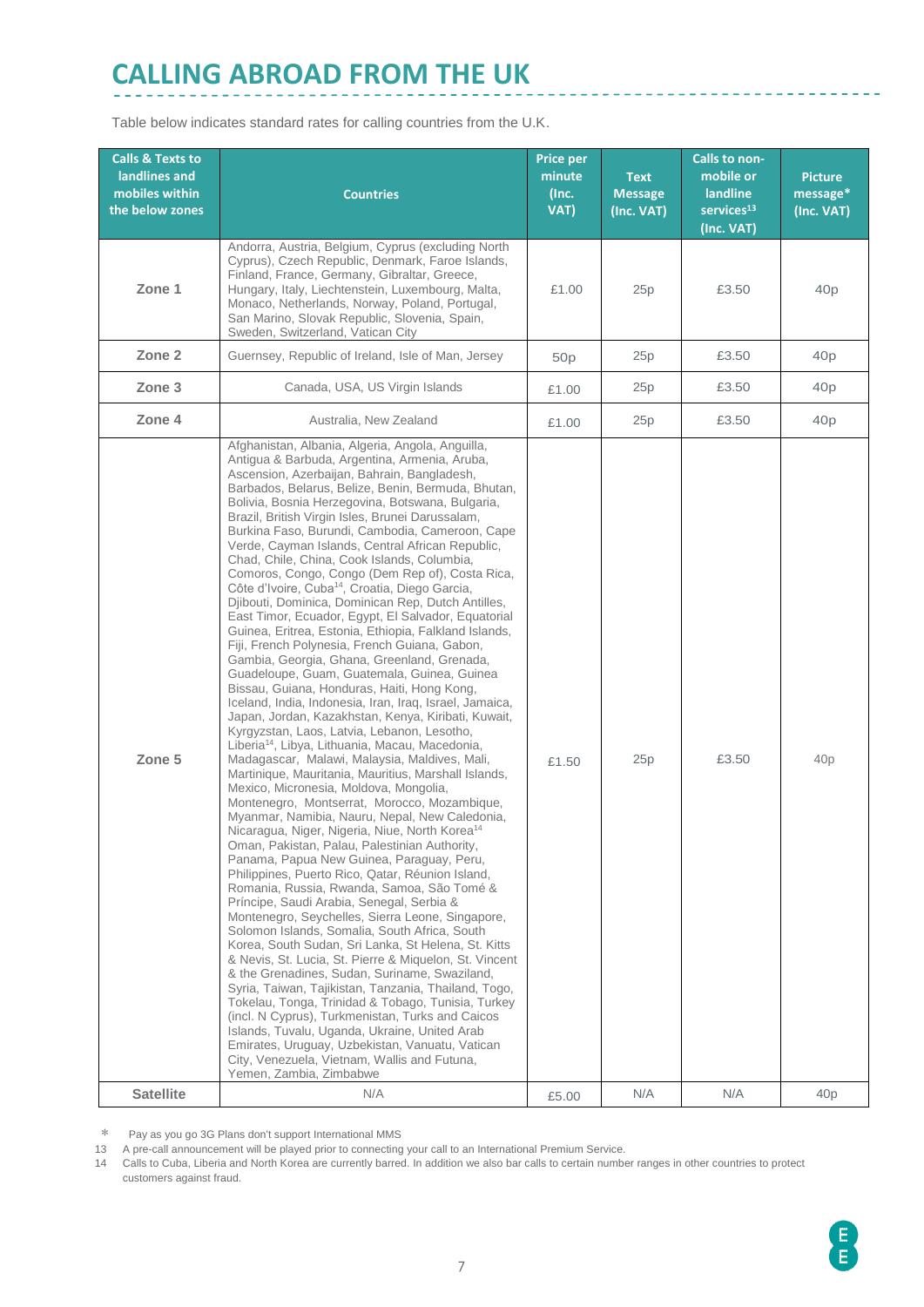| <b>Calling abroad Add-On rates*</b> |                 |               |             |                              |                 |               |             |
|-------------------------------------|-----------------|---------------|-------------|------------------------------|-----------------|---------------|-------------|
| <b>Country</b>                      | <b>Landline</b> | <b>Mobile</b> | <b>Text</b> | <b>Country</b>               | <b>Landline</b> | <b>Mobile</b> | <b>Text</b> |
| Algeria                             | 12p             | 40p           |             | <b>Kuwait</b>                | 8p              | 8p            |             |
| Argentina                           | 10p             | 20p           |             | Latvia                       | 50p             | 25p           |             |
| <b>Australia</b>                    | 3p              | 10p           |             | Lebanon                      | 10p             | 10p           |             |
| <b>Austria</b>                      | 10p             | 10p           |             | Lithuania                    | 50p             | 20p           |             |
| <b>Bahrain</b>                      | 10p             | 15p           |             | Luxembourg                   | 5p              | 15p           |             |
| <b>Bangladesh</b>                   | 5p              | 5p            |             | <b>Malaysia</b>              | 5p              | 5p            |             |
| <b>Barbados</b>                     | 19p             | 19p           |             | <b>Mauritius</b>             | 12p             | 12p           |             |
| <b>Belgium</b>                      | 5p              | 5p            |             | <b>Morocco</b>               | 15p             | 30p           |             |
| <b>Brazil</b>                       | 1p              | 15p           |             | <b>Netherlands</b>           | 3p              | 5p            |             |
| <b>Bulgaria</b>                     | 6p              | 20p           |             | <b>New Zealand</b>           | 3p              | 7p            |             |
| Canada                              | 3p              | 3p            |             | Nigeria                      | 10p             | 10p           |             |
| China                               | 3p              | 3p            |             | Norway                       | 8p              | 8p            |             |
| Columbia                            | 5p              | 15p           |             | <b>Pakistan</b>              | 10p             | 10p           |             |
| Croatia                             | 5p              | 15p           |             | <b>Philippines</b>           | 15p             | 20p           |             |
| Cyprus                              | 1p              | 6p            |             | Poland                       | 1p              | 5p            |             |
| <b>Czech Republic</b>               | 5p              | 6p            |             | Portugal                     | 3p              | 5p            |             |
| <b>Denmark</b>                      | 3p              | 5p            |             | Qatar                        | 15p             | 15p           |             |
| Egypt                               | 10p             | 20p           |             | Romania                      | 1p              | 5p            | 10p         |
| <b>Estonia</b>                      | 5p              | 30p           | 10p         | <b>Russia</b>                | 15p             | 20p           |             |
| <b>Finland</b>                      | 5p              | 15p           |             | Saudi Arabia                 | 10p             | 14p           |             |
| France                              | 3p              | 5p            |             | Singapore                    | 1p              | 3p            |             |
| Germany                             | 1p              | 5p            |             | <b>Slovakia</b>              | 1p              | 15p           |             |
| Ghana                               | 25p             | 25p           |             | <b>South Africa</b>          | 3p              | 8p            |             |
| Greece                              | 5p              | 15p           |             | <b>South Korea</b>           | 7p              | 10p           |             |
| Guernsey                            | 5p              | 15p           |             | Spain                        | 3p              | 8p            |             |
| <b>Hong Kong</b>                    | 3p              | 3p            |             | Sri Lanka                    | 15p             | 20p           |             |
| Hungary                             | 1p              | 5p            |             | Sweden                       | 1p              | 5p            |             |
| India                               | 5p              | 5p            |             | Switzerland                  | 3p              | 12p           |             |
| Indonesia                           | 10p             | 20p           |             | <b>Taiwan</b>                | 10p             | 20p           |             |
| Ireland                             | 1p              | 8p            |             | <b>Thailand</b>              | 6p              | 6p            |             |
| Iraq                                | 10p             | 10p           |             | <b>Trinidad &amp; Tobago</b> | 15p             | 17p           |             |
| <b>Israel</b>                       | 5p              | 20p           |             | <b>Turkey</b>                | 5p              | 12p           |             |
| Italy                               | 3p              | 7p            |             | <b>UAE</b>                   | 15p             | 15p           |             |
| Jamaica                             | 12p             | 17p           |             | Uganda                       | 30p             | 30p           |             |
| Japan                               | 5p              | 15p           |             | <b>United States</b>         | 3p              | 3p            |             |
| Jersey                              | 5p              | 15p           |             |                              |                 |               |             |
| Kenya                               | 12p             | 18p           |             |                              |                 |               |             |

Available only for customers on EE Camel (3G) plan

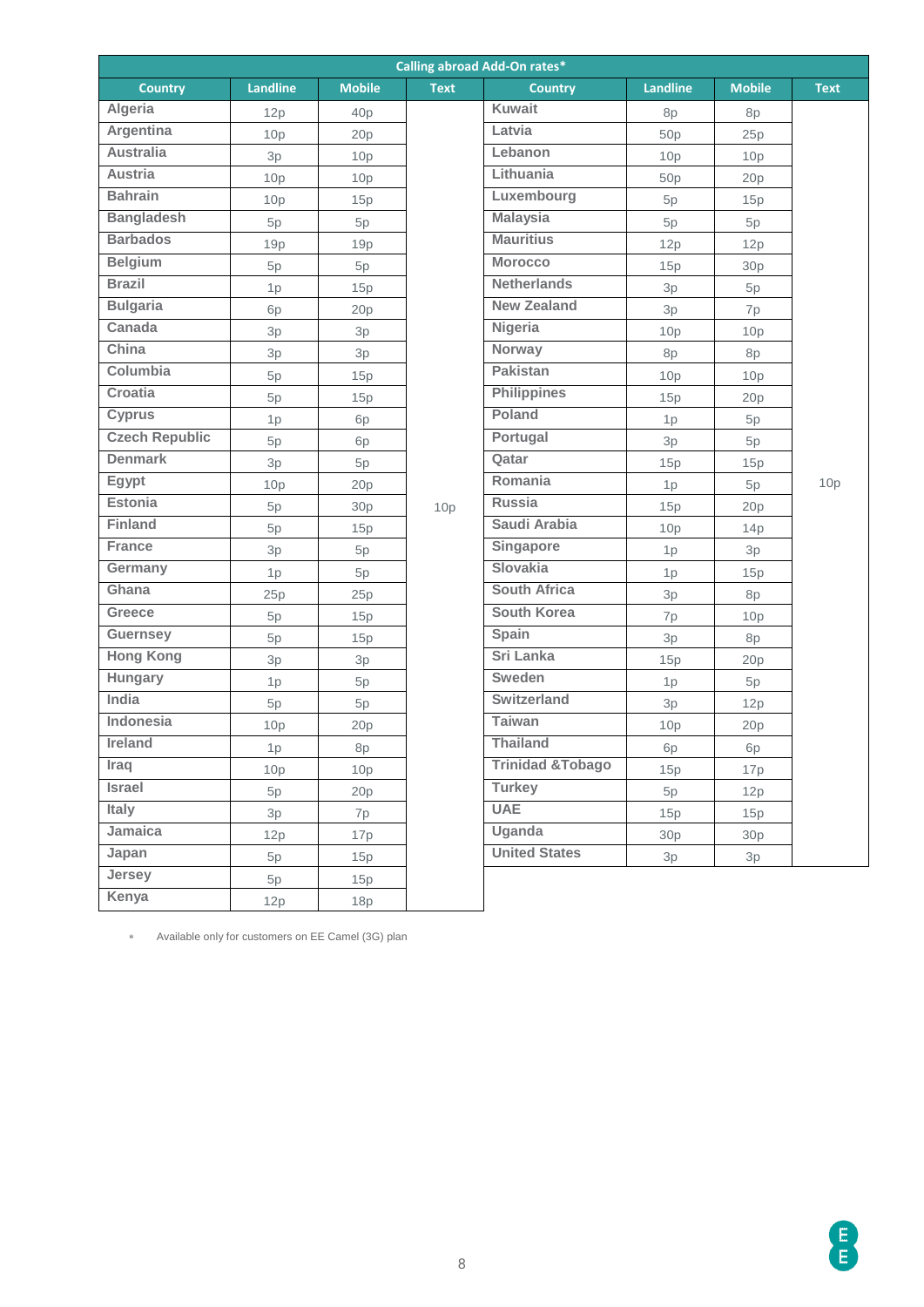### **ROAMING**

Pay As You Go customers using any of our 'packs' will be able to use this allowance at no extra charge whilst roaming in the EU. Pay As You Go customers not using a pack will just be charged standard rates, the same as they would be if they were in the UK. See our Pay As You Go terms for full information on charging.

-------------------------------

Pay As You Go customers on our international SIMS will be able to call, text and use data as part of their inclusive allowance whilst roaming within the EU, but only to call/text back to the UK or other EU destinations. Customers will not be able to use minutes to call any international destination that is outside of the EU, and these calls will be charged at our standard roaming rates.

What this means for our customers is, they should be able to use their phone exactly as they would in the EU as they do in the UK. Usage that is normally included in packs in the UK will still be inclusive in the EU, and usage that is normally chargeable (i.e calling the USA) will still be chargeable, and at international rates.

|         | <b>Standard roaming charges (all prices incl. VAT)</b>                                                                                                                                                                                                                                                    |                                                                                                                            |                                                                                   |                            |                                                                                                                                    |                                                                                        |                                 |  |  |
|---------|-----------------------------------------------------------------------------------------------------------------------------------------------------------------------------------------------------------------------------------------------------------------------------------------------------------|----------------------------------------------------------------------------------------------------------------------------|-----------------------------------------------------------------------------------|----------------------------|------------------------------------------------------------------------------------------------------------------------------------|----------------------------------------------------------------------------------------|---------------------------------|--|--|
|         | <b>Countries</b>                                                                                                                                                                                                                                                                                          | <b>Making a</b><br>call to<br>within the<br><b>EU (Zones</b><br>1a, 1b, 2a<br>and $2b$ ),<br><b>including</b><br>to the UK | <b>Making a</b><br>call to<br>outside<br>of the<br><b>EU</b><br>(Zones<br>$3 - 8$ | <b>Receiving a</b><br>call | Sending a<br>text to<br>within the<br><b>EU (Zones</b><br>1a, 1b, 2a<br>and $2b$ ,<br>including<br>back to the<br>UK <sup>15</sup> | <b>Sending</b><br>a text to<br>outside<br>of the EU<br>(Zones 3<br>$-8)$ <sup>15</sup> | Sending a<br>picture<br>message |  |  |
| Zone 1  | Ireland (Republic of);<br>Isle of Man                                                                                                                                                                                                                                                                     | 35p                                                                                                                        | £1.20                                                                             | Free                       | 15p                                                                                                                                | 50p                                                                                    |                                 |  |  |
| Zone 1a | Gibraltar; Iceland;<br>Liechtenstein; Norway;<br>Reunion Islands; San<br>Marino; Switzerland; The<br><b>French Antilles</b>                                                                                                                                                                               | 35p                                                                                                                        | £1.44                                                                             | Free                       | 15p                                                                                                                                | 60 <sub>p</sub>                                                                        |                                 |  |  |
| Zone 2a | Guernsey; Jersey                                                                                                                                                                                                                                                                                          | 35p                                                                                                                        | £1.44                                                                             | Free                       | 15p                                                                                                                                | 60p                                                                                    |                                 |  |  |
| Zone 2b | Austria; Belgium; Bulgaria;<br>Croatia; Cyprus; Denmark;<br>Estonia; Finland; France;<br>Germany; Greece;<br>Hungary; Italy; Kosovo;<br>Latvia; Lithuania;<br>Luxembourg; Malta;<br>Monaco; Poland; Portugal;<br>Romania; Slovakia;<br>Slovenia; Spain; Sweden;<br>The Czech Republic; The<br>Netherlands | 35p                                                                                                                        | £1.20                                                                             | Free                       | 15p                                                                                                                                | 50 <sub>p</sub>                                                                        | 40p                             |  |  |

 Customers on EE Racoon (3G) plan get Special rates and the charge for making a call when abroad within the EU (Zones 1a, 1b, 2a and 2b) including to the UK is 20p

|        | <b>Countries</b>          | <b>Making a call</b><br>(Inc. VAT) | <b>Receiving a</b><br>call<br>(Inc. VAT) | Sending a<br>text <sup>15</sup> (Inc.<br>VAT) | Sending a picture<br>message (Inc. VAT) |
|--------|---------------------------|------------------------------------|------------------------------------------|-----------------------------------------------|-----------------------------------------|
| Zone 3 | Andorra and Faroe Islands | £1.20                              | £1.20                                    | 60 <sub>p</sub>                               | 48p                                     |
| Zone 4 | USA, Canada               | £1.20                              | £1.20                                    | 60 <sub>p</sub>                               | 48p                                     |
| Zone 5 | Australia, New Zealand    | £1.20                              | £1.20                                    | 60 <sub>p</sub>                               | 48p                                     |

For calls made whilst in Europe\*\* a one minute minimum call charge applies. Thereafter, calls are charged on a per minute basis.

\*\*To use data whilst roaming abroad you'll need to purchase a Data Add-On.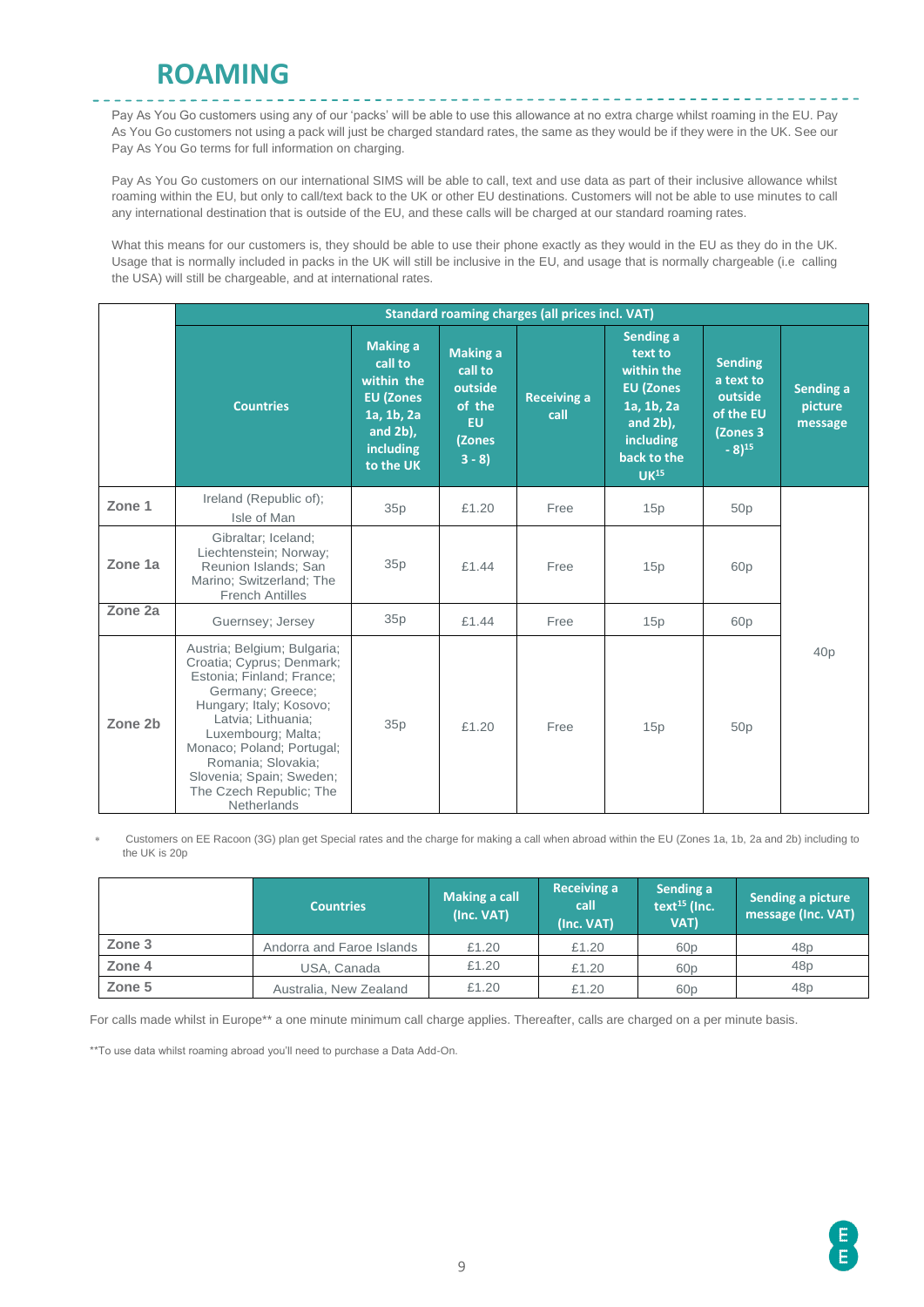|                                                 | <b>Countries</b>                                                                                                                                                                                                                                                                                                                                                                                                                                                                                                                                                                                                                                                                                                                                                                                                                                                                                                                                                                                                                                                                                                                                                                                                                                                                                                                                                                                                                                                                                                                                                                                                                                                                                                                                                                                                                                                                                                                                                                                                                                                                   | <b>Making a</b><br>call<br>(Inc. VAT) | <b>Receiving a</b><br>call<br>(Inc. VAT) | Sending a<br>text <sup>15</sup> (Inc.<br>VAT) | Sending a<br>picture<br>message<br>(Inc. VAT) |
|-------------------------------------------------|------------------------------------------------------------------------------------------------------------------------------------------------------------------------------------------------------------------------------------------------------------------------------------------------------------------------------------------------------------------------------------------------------------------------------------------------------------------------------------------------------------------------------------------------------------------------------------------------------------------------------------------------------------------------------------------------------------------------------------------------------------------------------------------------------------------------------------------------------------------------------------------------------------------------------------------------------------------------------------------------------------------------------------------------------------------------------------------------------------------------------------------------------------------------------------------------------------------------------------------------------------------------------------------------------------------------------------------------------------------------------------------------------------------------------------------------------------------------------------------------------------------------------------------------------------------------------------------------------------------------------------------------------------------------------------------------------------------------------------------------------------------------------------------------------------------------------------------------------------------------------------------------------------------------------------------------------------------------------------------------------------------------------------------------------------------------------------|---------------------------------------|------------------------------------------|-----------------------------------------------|-----------------------------------------------|
| Zone 6<br>(Rest of World)                       | Afghanistan; Albania; Algeria; Angola;<br>Anguilla; Antigua and Barbuda;<br>Argentina; Armenia; Azerbaijan; Bahrain;<br>Bangladesh; Barbados; Belarus; Belize;<br>Bermuda; Bhutan; Bolivia; Bosnia-<br>Herzegovina; Botswana; Brazil; Brunei;<br>Burkina Faso; Burundi; Cambodia;<br>Cameroon; Chile; China; Colombia;<br>Costa Rica; Dominica; East Timor;<br>Ecuador: Eqypt: El Salvador: Equatorial<br>Guinea; Eritrea; Ethiopia; Fiji; French<br>Polynesia; Gabon; Gambia; Georgia;<br>Ghana: Greenland: Grenada: Guam:<br>Guatemala; Guinea; Guinea-Bissau;<br>Guyana; Haiti; Honduras; Hong Kong;<br>India; Indonesia; Iran; Iraq; Israel;<br>Jamaica; Japan; Jordan; Kazakhstan;<br>Kenya; Kiribati; Kosovo; Kyrgyz<br>Republic: Lebanon: Lesotho: Liberia:<br>Libya; Macau; Macedonia; Madagascar;<br>Malawi; Malaysia; Mali; Mauritania;<br>Mauritius; Mexico; Micronesia; Moldova;<br>Montenegro; Montserrat; Morocco;<br>Mozambique; Myanmar; Namibia;<br>Nauru; Nepal; New Caledonia;<br>Nicaragua; Niger; Nigeria; Niue; North<br>Korea; Oman; Pakistan; Panama; Papua<br>New Guinea; Paraguay; Peru; Puerto<br>Rico; Qatar; Russia; Rwanda; Saint<br>Helena, Ascension and Tristan da<br>Cunha; Saint Kitts and Nevis; Saint<br>Lucia; Saint Pierre and Miquelon; Saint<br>Vincent and the Grenadines; Samoa;<br>Sao Tome and Principe; Saudi Arabia;<br>Senegal; Serbia; Sierra Leone;<br>Singapore; Somalia; South Africa; South<br>Korea; South Sudan; Sri Lanka; Sudan;<br>Suriname; Swaziland; Syria; Taiwan;<br>Tanzania; Thailand; The British Virgin<br>Islands; The Cayman Islands; The<br>Central African Republic; The Comoros;<br>The Cook Islands; The Dominican<br>Republic; The Ivory Coast; The Marshall<br>Islands; The Philippines; The<br>Seychelles: The Solomon Islands: The<br>State of Palestine; The Turks and<br>Caicos Islands: The United Arab<br>Emirates; Togo; Tonga; Trinidad and<br>Tobago; Turkey; Turkmenistan; Tuvalu;<br>Uganda; Ukraine; Uruguay; Vanuatu;<br>Venezuela; Vietnam; Wallis and Futuna;<br>Yemen; Zambia; Zimbabwe | £1.80                                 | £1.80                                    | 60 <sub>p</sub>                               | 48p                                           |
| Zone 7<br>(Other International<br>Operators)    | Maritime (Ships & Ferries)                                                                                                                                                                                                                                                                                                                                                                                                                                                                                                                                                                                                                                                                                                                                                                                                                                                                                                                                                                                                                                                                                                                                                                                                                                                                                                                                                                                                                                                                                                                                                                                                                                                                                                                                                                                                                                                                                                                                                                                                                                                         | £3.00                                 | £3.00                                    | 60 <sub>p</sub>                               | 48p                                           |
| Zone 8<br><b>Rest of World</b><br>(exceptional) | Benin; Cape Verde; Chad; Congo; Cuba;<br>Djibouti; Kuwait; Laos; Mongolia; Palau;<br>Tajikistan; The Bahamas; The Falkland<br>Islands; The Maldives; Tunisia;<br>Uzbekistan                                                                                                                                                                                                                                                                                                                                                                                                                                                                                                                                                                                                                                                                                                                                                                                                                                                                                                                                                                                                                                                                                                                                                                                                                                                                                                                                                                                                                                                                                                                                                                                                                                                                                                                                                                                                                                                                                                        | £3.00                                 | £3.00                                    | £1.20                                         | 48p                                           |
| Zone <sub>9</sub>                               | Aircraft; Satellite                                                                                                                                                                                                                                                                                                                                                                                                                                                                                                                                                                                                                                                                                                                                                                                                                                                                                                                                                                                                                                                                                                                                                                                                                                                                                                                                                                                                                                                                                                                                                                                                                                                                                                                                                                                                                                                                                                                                                                                                                                                                | £3.00                                 | £3.00                                    | £1.20                                         | 48p                                           |

15 Any undelivered text messages will be charged at the standard rate for your price plan.

| <b>Stable link and volume based data FUPs</b>           |                       |                      |  |  |  |  |
|---------------------------------------------------------|-----------------------|----------------------|--|--|--|--|
| Surcharges where no stable link to the UK <sup>16</sup> | ex. VAT               | incl. VAT            |  |  |  |  |
| Making a call per minute                                | 2.7 <sub>D</sub>      | 3.2 <sub>D</sub>     |  |  |  |  |
| Receiving a call per minute                             | 0.7p                  | 0.9 <sub>D</sub>     |  |  |  |  |
| Sending an SMS per SMS                                  | 0.8 <sub>D</sub>      | 1 D                  |  |  |  |  |
| Using data                                              | 0.50 <sub>p</sub> /MB | 0.6 <sub>D</sub> /MB |  |  |  |  |

16. These charges apply where you have no stable links to the UK according to our terms and we have followed the procedure set out in those terms to notify you. Charges apply to services used when abroad in EU/EEA/Switzerland.

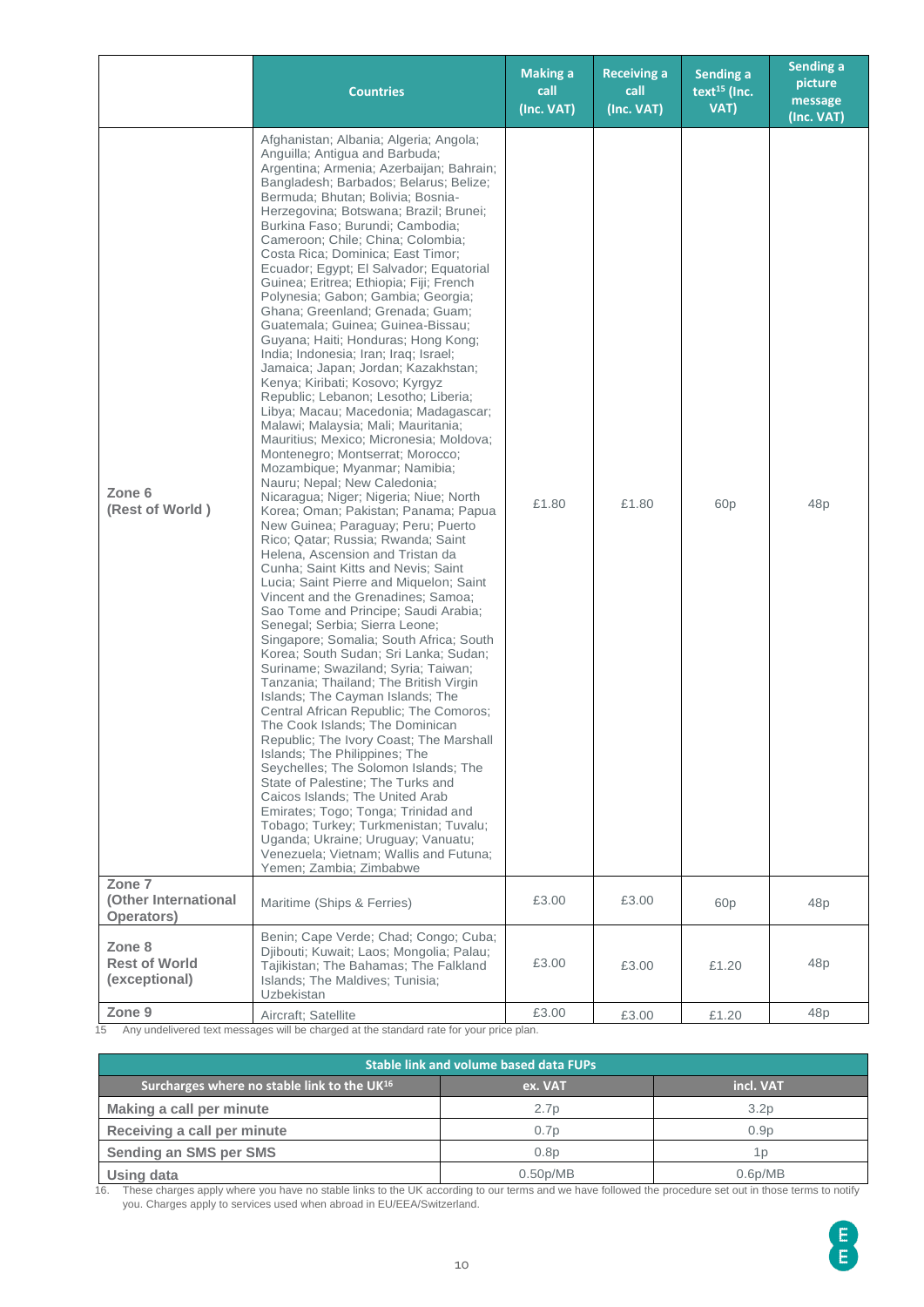| Roaming Data add-ons outside of EU/EEA/Switzerland countries (Inc. VAT) |        |           |        |     |           |     |        |           |     |        |           |     |     |           |
|-------------------------------------------------------------------------|--------|-----------|--------|-----|-----------|-----|--------|-----------|-----|--------|-----------|-----|-----|-----------|
|                                                                         | Zone A |           | Zone B |     | Zone C    |     | Zone D |           |     | Zone E |           |     |     |           |
| £                                                                       | Day    | <b>MB</b> | £      | Day | <b>MB</b> | £   | Day    | <b>MB</b> | £   | Dav    | <b>MB</b> | £   | Day | <b>MB</b> |
| £5                                                                      | 1d     | 50        | £5     | 1d  | 15        | £5  | 1d     | 8         | £5  | 1d     | 4         | £36 | 1d  | 5         |
| £10                                                                     | 1d     | 150       | £10    | 1d  | 35        | £10 | 1d     | 20        | £10 | 1d     | 10        | £66 | 1d  | 10        |
| £25                                                                     | 7d     | 300       | £25    | 7d  | 100       | £25 | 7d     | 45        | £25 | 7d     | 22        |     |     |           |
| £50                                                                     | 7d     | 900       | £50    | 7d  | 225       | £50 | 7d     | 110       | £50 | 7d     | 50        |     |     |           |

This is the Plan Price Guide referred to in your Pay As You Go agreement with us. This Plan Price Guide forms part of your agreement with us.

| Countries included in the Data whilst roaming Add-Ons (Pay As You Go) |                             |               |                          |                            |                |  |  |  |
|-----------------------------------------------------------------------|-----------------------------|---------------|--------------------------|----------------------------|----------------|--|--|--|
| Zone A                                                                | Zone B                      | <b>Zone C</b> | <b>Zone D</b>            |                            | Zone E         |  |  |  |
| Andorra                                                               | Albania                     | Benin         | Air & Maritime           | Iran                       | Azerbaijan     |  |  |  |
| Armenia                                                               | Algeria                     | Botswana      | Afghanistan              | Iraq                       | <b>Belarus</b> |  |  |  |
| Australia                                                             | Argentina                   | Egypt         | Angola                   | Kazakhstan                 | Rwanda         |  |  |  |
| Canada                                                                | Bahrain                     | Gabon         | Bangladesh               | Kyrgyz Republic            | Seychelles     |  |  |  |
| China                                                                 | <b>Brazil</b>               | Guinee        | <b>Belize</b>            | Laos                       |                |  |  |  |
| Dominican Republic                                                    | Caribbean                   | Honduras      | Bhutan                   | Lebanon                    |                |  |  |  |
| Hong Kong                                                             | Colombia                    | Ivory Coast   | <b>Bolivia</b>           | Lesotho                    |                |  |  |  |
| India                                                                 | Cambodia                    | Jordan        | Bosnia Herzegovina       | Liberia                    |                |  |  |  |
| Israel                                                                | Ecuador                     | Madagascar    | Brunei Darussalam        | Libya                      |                |  |  |  |
| Japan                                                                 | Indonesia                   | Mali          | Burkina Faso             | Macao                      |                |  |  |  |
| Malaysia                                                              | Greenland                   | Mauritius     | Burundi                  | Malawi                     |                |  |  |  |
| Mexico                                                                | Kenya                       | Mongolia      | Cape Verde               | Mozambique                 |                |  |  |  |
| Moldova                                                               | Kuwait                      | Montenegro    | Cameroon                 | Namibia                    |                |  |  |  |
| New Zealand                                                           | Macedonia                   | Morocco       | Central African Republic | Nepal                      |                |  |  |  |
| Peru                                                                  | Monserrat                   | Panama        | Chad                     | <b>Netherland Antilles</b> |                |  |  |  |
| Qatar                                                                 | Nicaragua                   | Senegal       | Chile                    | Niger                      |                |  |  |  |
| Russia                                                                | Nigeria                     | Serbia        | Congo                    | Pakistan                   |                |  |  |  |
| Singapore                                                             | Oman                        | Sudan         | Cook Islands             | Palestine                  |                |  |  |  |
| South Africa                                                          | Philippines                 | Tanzania      | Costa Rica               | Papua New Guinea           |                |  |  |  |
| Thailand                                                              | Saudi Arabia                | Zambia        | Cuba                     | Paraguay                   |                |  |  |  |
| Turkey                                                                | South Korea                 |               | Djibouti                 | Sierra Leone               |                |  |  |  |
| <b>USA</b>                                                            | Sri Lanka                   |               | El Salvador              | Suriname                   |                |  |  |  |
|                                                                       | Taiwan                      |               | <b>Equatorial Guinea</b> | Swaziland                  |                |  |  |  |
|                                                                       | Ukraine                     |               | Ethiopia                 | Syria                      |                |  |  |  |
|                                                                       | <b>United Arab Emirates</b> |               | <b>Falkland Islands</b>  | Tajikistan                 |                |  |  |  |
|                                                                       |                             |               | Faroe Islands            | Tunisia                    |                |  |  |  |
|                                                                       |                             |               | Fiji                     | Uganda                     |                |  |  |  |
|                                                                       |                             |               | French Polynesia         | Uruguay                    |                |  |  |  |
|                                                                       |                             |               | Gambia<br>Uzbekistan     |                            |                |  |  |  |
|                                                                       |                             |               | Georgia<br>Venezuela     |                            |                |  |  |  |
|                                                                       |                             |               | Ghana<br>Vietnam         |                            |                |  |  |  |
|                                                                       |                             |               | Guam                     | Yemen                      |                |  |  |  |
|                                                                       |                             |               | Guatemala                | Zimbabwe                   |                |  |  |  |
|                                                                       |                             |               | Guyana                   |                            |                |  |  |  |